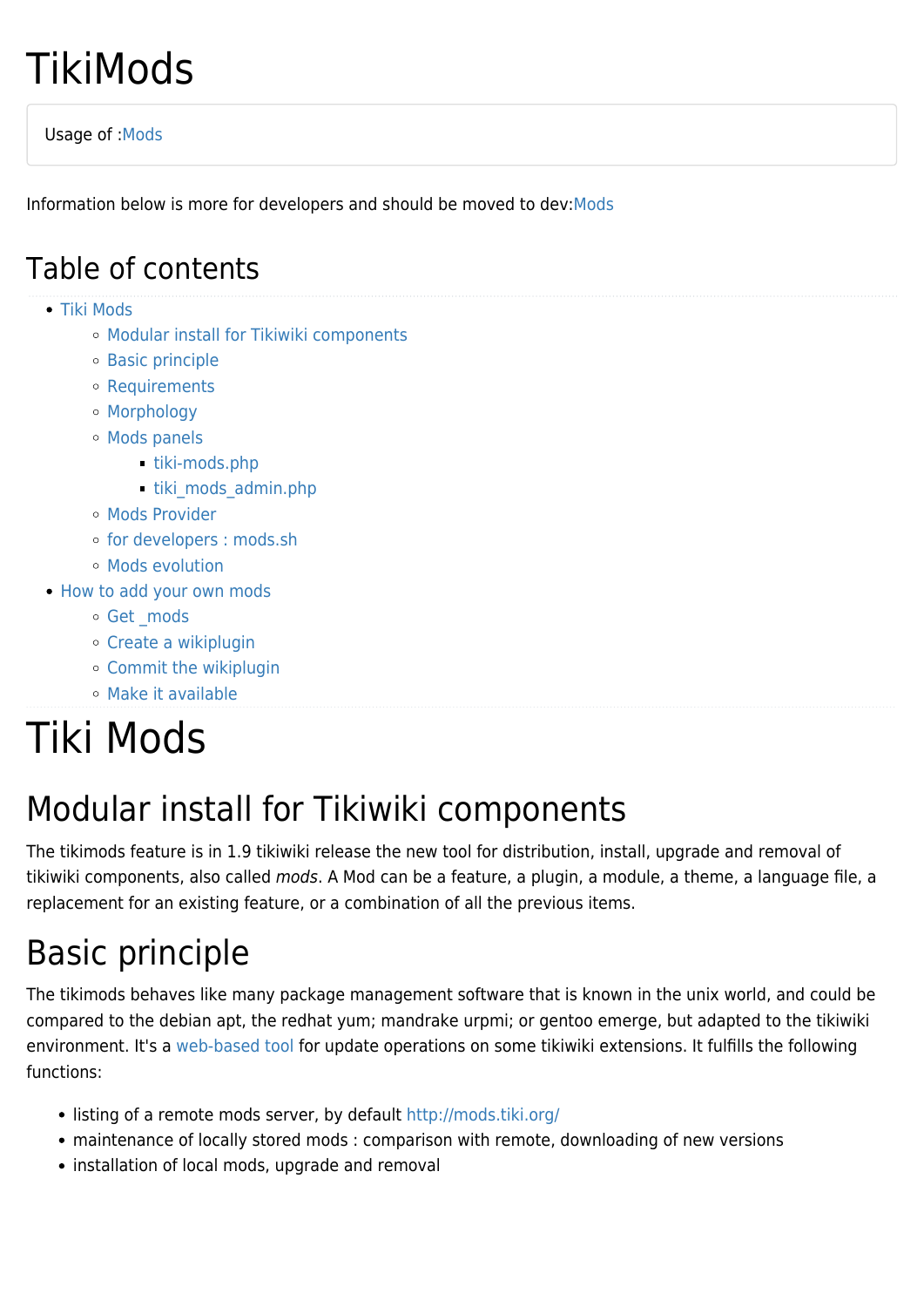## Requirements

For being able to move files around in tikiwiki file tree, apache user needs to be granted the right to do so, which shouldn't be the normal setting. You can enable that permission setting by

- ./setup.sh www-data all or nobody, apache or anything instead of www-data, as far as it matches with the apache user
- ./fixperms.sh open

After mods operation, the perms have to be setup back to the previous state, which depends your environment.

./fixperms.sh fix

and when requested give the name of the files owner, which depends if you use CVS.

Note that Windows users don't have to bother with perms.

## Morphology

Each Mod is defined by a type and a package name. the types are arbitrary strings to group mods in mods families. The initial set is composed of avatars, icons, menus, themes, languages, sqlupgrade, wikiplugins, features, services ... more types can be added with time, but please do not add wild types. New types should be only added after proper discussion with knowledgeable people (whatever that means for you).

A mod is managed by a control file with following characteristics :

- follows name convention type-name.info.txt
- stored in mods/Packages/ dir typically
- the syntax of this file is intended to be human-readable, composed by parameters and values
- each parameter block is separated by 2 line breaks
- the first line of parameter block is the parameter name, possibly ended by a colomn (:) which is stripped if present
- the following lines, until a blank one appear, is the value of the parameter
- the initial set of parameters is composed of :
	- **contributor** : the login or name of the one that commits, can use the \$Author\$ cvs macro
	- **revision** : the incremental number of the version of the mod. it can follow the revision number \$Revision\$ from cvs but not necessarly
	- **requires** : the optional list of required mods by this mods. It must be one line by depend, each line must be of the form: type-name  $\langle | \rangle$  =  $\langle | \rangle$  = | = revision (and you can have multiple revision tests in one line)
	- **suggests** : the optional list of suggesteds mods. Same syntax than **requires**.
	- **conflicts**: the optional list of mods that conflict with this mod. Same syntax than **requires**.
	- **lastmodif** : the date of last version of the mod, using the macro \$Date\$
	- **files** : a list of all the files that compose the mod. One line per file, composed of the origin and the destination separated by a space. The origin is relative to mods/ and the destination relative too the tiki documentroot. Files in mods can be prepended with sample: prefix in which case they will be modified by the configuration at install time.
	- **Description** : an arbitrarily verbose (but not much) description of the functionalities of the mod
	- **Docurl** : the list of relevant urls (one per line) related to documentation of the mod
	- **Devurl** : list of urls used for the development of the mod (usually, but not mandatorily, in <http://mods.tiki.org>)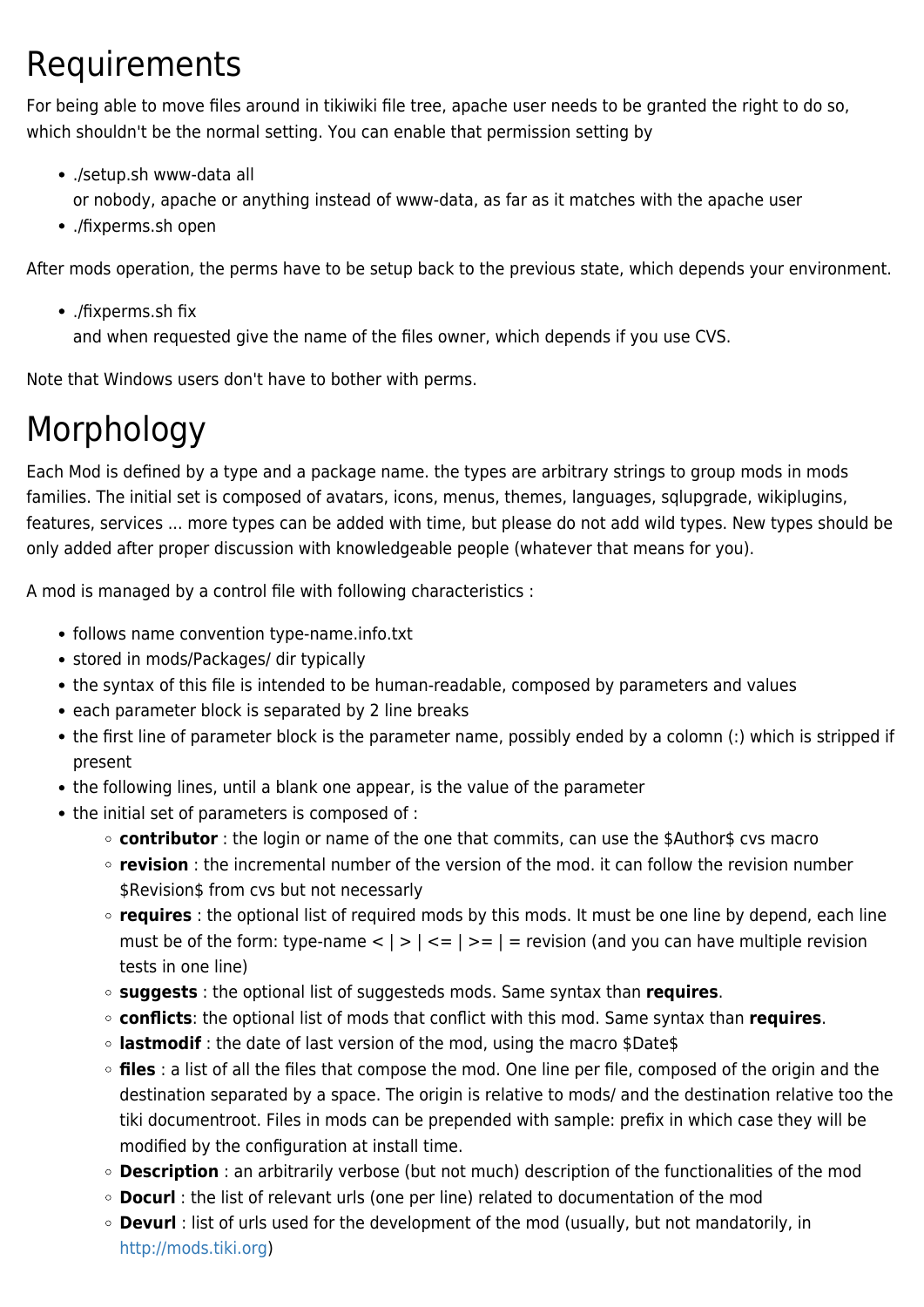- **Licence** : the legal form under wish the mod is distributed. If not specified, follows the tikiwiki licence scheme
- **Author** : the name, login or identifier of the author(s) of the mod. If it's a coolactive work, one name per line is accpetable.
- **Version** : the list of restrictive version for which the mod is designed. If that field is absent, any version should be able to use the mod. (not functional yet)
- **Changelog** : the list of changes, descending, usually one line per change
- **Configuration** : enables install-time setup of some values. One line per variable, composed of Label, name of the variable and default value from \$\_SERVER array (for example \$HTTP\_HOST will propose \$\_SERVER['HTTP\_HOST'] as a default value in configuration screen). The configuration variables suubstituation will be processed only on files begining with "sample:" prefix in mods repository.
- **Configuration help** : the text displayed on configuration screen at install time (remember to avoid empty lines as they are parameters separators).
- **help** : a freeform text instruction about the mod installation and first use
- **sql-install** : the list of sql command issued at install time, one command per line.
- **sql-remove** : same as sql-install, but executed at removal time.
- **sql-upgrade** : that's a special sql statement list. It's splited by version numbers to which the upgrade sql statements apply. The version number has to be on a line prepended with a column. The lines below the version value will be associated to that version upgrade, so multiple upgrade can be run at once if needed.

The maintenance of the mods repository is managed by other text files that have to be present in the mods/Packages/ dir as well. Those files are indexes in CSV format, so they can be used by other tools. The indexes are following the conventions :

- name convention is that all indexes files begin with 00 list. and end with .txt so they are at the top of the list when Packages content is sorted alphabetically
- each line in indexes is composed by strings enclosed with simple quotes and separated with commas
- the fields are 'type','mod name','revision','description','licence' (probably more will be added, but the order shouldn't change).
- of course the content of fields has to be addslashed (simple quotes preceeded by a backslash).
- there is differnt index files for different uses
	- 00 list.txt : is the index of locally available mods. This index can be rebuidl locally by using the 'rebuild local list' link in tiki-mods.php
	- 00\_list.public.txt : is the index that is generated when you setup your mods to be able to be mods provider. It lists the mods that are available for other tikiwikis
	- $\circ$  00 list.xxxxxx.txt : is the index of remotely available from the sevrer configured in the tikimods admin.php panel where xxxxxx is the urlencoded url of the server it comes from

## Mods panels tiki-mods.php

It is the main mods management panel. It displays a list of both local and remote mods listed in index (00\_list) files.

The top link row proposes 3 links :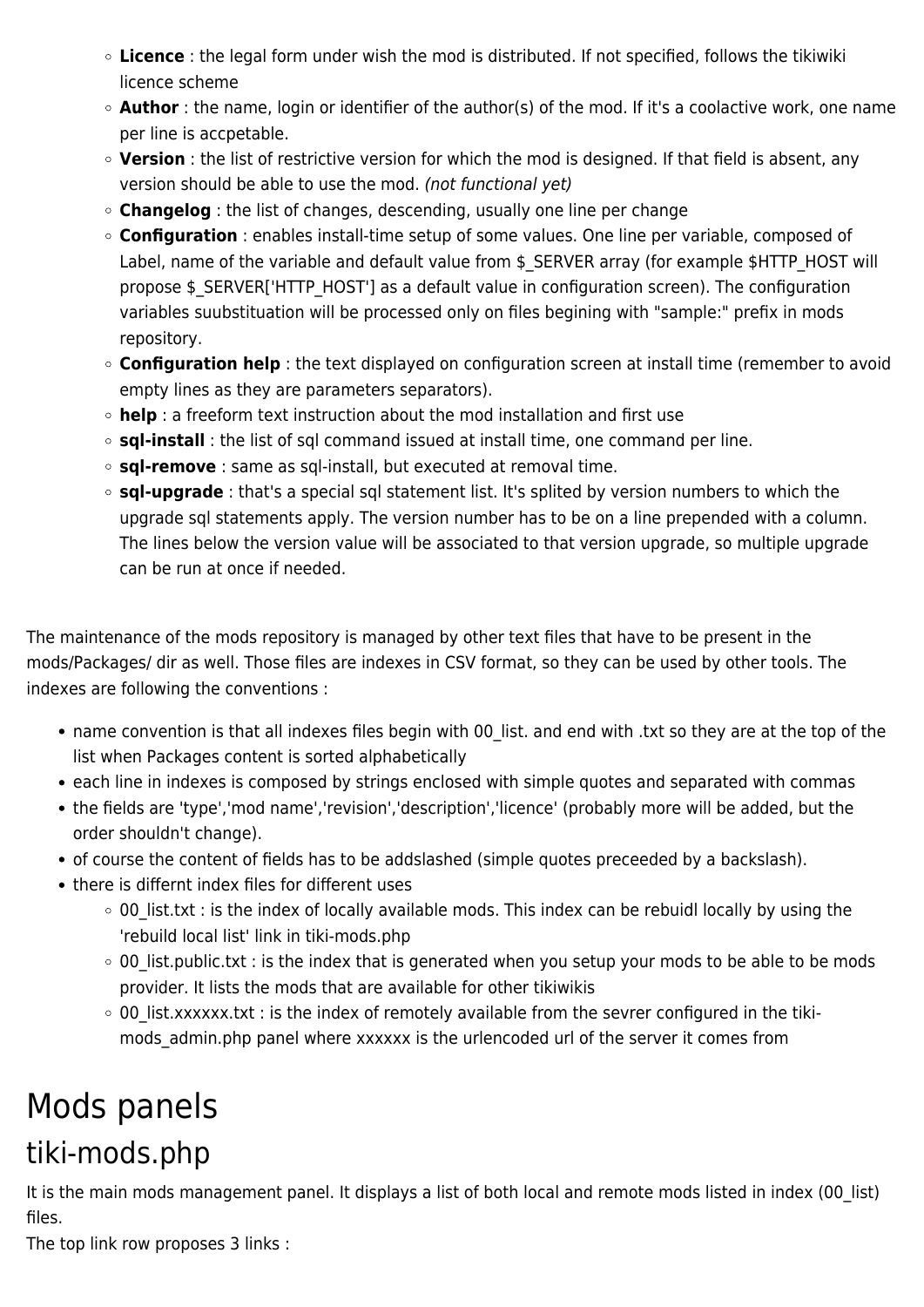- **Mods configuration** leads to the configuration panel
- **Update remote index** rebuilds the list of **remote** mods from the mods provider configured in the admin panel
- **Rebuild local list** rebuild the list of **local** mods, by reading all the control files

If the mods provider option is enabled, there are 3 more links :

- **Republish all** rebuilds and upgrades all available packages from local ones
- **Publish all** publishes all packages
- **Unpublish all** unpublishes everything

The table displayed below the links row is basically listing the index informations :

- the rows are displaying all mods, separated by types
- if the mods provider checkbox is checked, the first column displays the publication status of the mod, with a link to publish or unpublish it. That operation mainly rebuilds the 00 list.public.txt file by adding or removing the mods of that row. The version number of the packaged tarball is displayed, and if local verison is more recent, and upgrade link (republish) is visible.
- the next column is the version available remotely, with a link to download it. That is the first column is you are not providing mods to others
- then the name of the mods. If the mod is present locally, a link leads to the detailed view of the mods.
- next columns are revision number, licence and description
- the last column is only displayed if the mod is present locally (either downloaded from remote provider either built locally and specific to your use)
	- $\circ$  if the mod is not installed, an install link is the only thing displayed
	- $\circ$  otherwise, the columns holds 3 parts :
		- $\blacksquare$  the status of the revision : up to date, or not
		- the status of installation (basically installed but more can come there)
		- a link to remove the mod from tikiwiki (but it will still remain in the local mods repository
- when a local mod is clicked, the mods table is displayed with the specific mod information displayed just below eth row of the selected mod, reading the control file and displaying author, lastmod, changelog, as well as list of files contained in that mod (and ultimately any information available about that selected mod).

## tiki mods admin.php

That is the mods cobnfiguration panel, that for now handles 3 parameters

- a checkbox for being a mods provider. It will add the 'publish' link in each row of the mods main panel
- the local mods directory
- the url of the remote mods provider

## Mods Provider

The mods features make possible for anyone to become a mods provider, for local or specific releases. The tikiwiki.org repository should be the collective one, and other repositories can either provide the same repository (which is the cvs module named **mods** on sourceforge) for local areas as mirrors for faster access, or be dedicated to personal development, as it's rather easy to build a new mod following the above guidelines.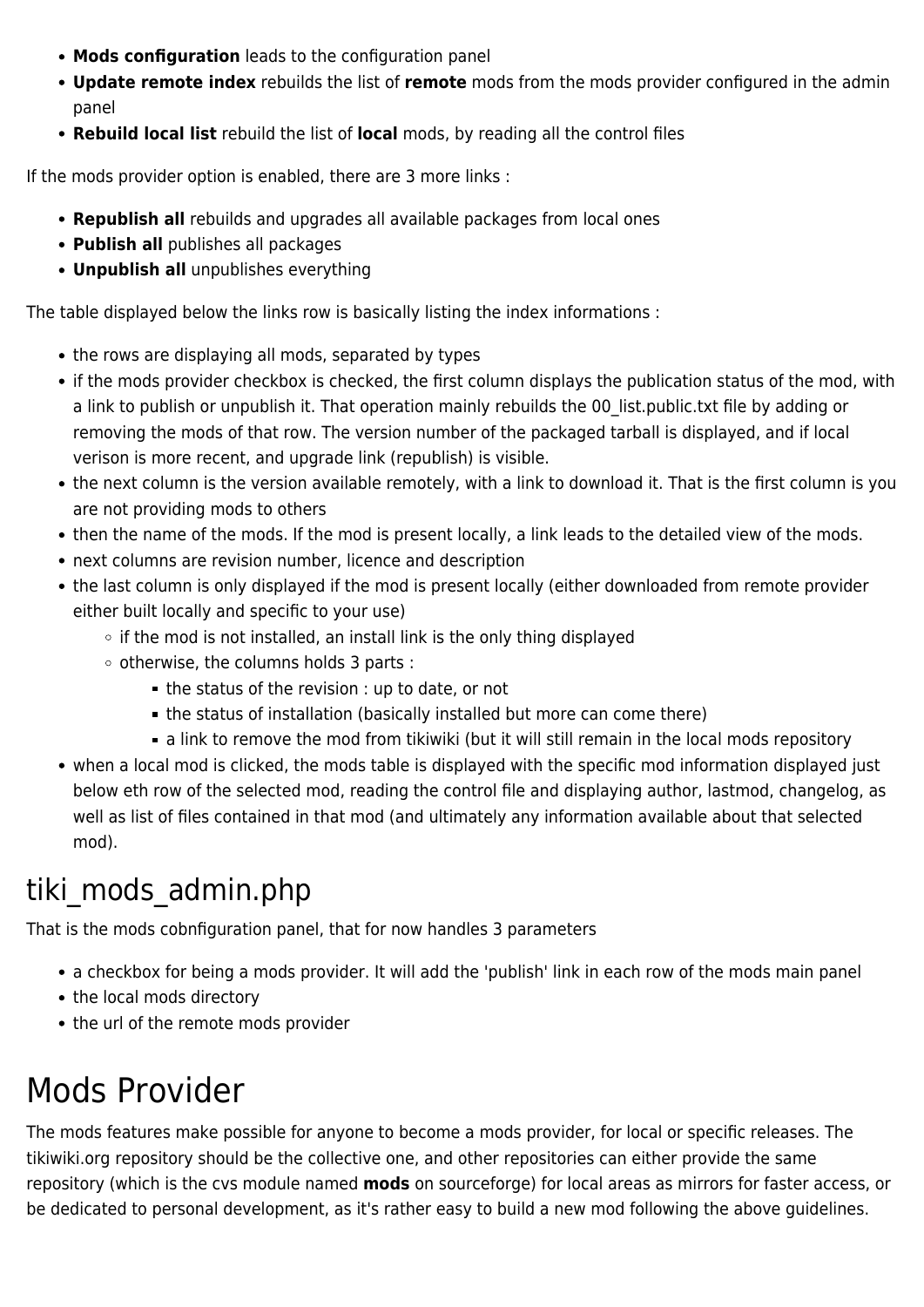- the publish link will add the mod to 00\_list.public.txt for remote reading
- that link also build the tarball in mods/Dist/ directory, with name syntax type-name-revision.tgz, using the tarlib (no exec needed).

#### for developers : mods.sh

In 1.9cvs you can find that script in doc/devtools/mods.sh. This script is recent and has only a few features, but the goal is to make possible to manage the mods only with it. Before use **edit this script** to adapt the configuration to your environment, and when done you can launch it from your tiki root directory.

```
Usage: ./doc/devtools/mods.sh <package_name> [copy|diff|install]
   copy : copy tiki files to mods
   diff : diff tiki files with mods
   install : copy mods files to tiki
   without 2nd arg, returns the list of files from package in tiki tree
   !!! note that this script only works with installed packages !!!
   !!! (this is work in progress, use is quite limited for now) !!!
```
## Mods evolution

The first version of mods feature is very basic, and will need to handle some more things :

- md5 signature of the tarball present in the control file
- management of scripted operation at install and remove time, for patching or anything. But anything being able to be anything by nature, it requires a good security attention and a non-risky context.
- adding more information in the control file
- possibility for having multiple author displayed in the mod details
- new type of mods for maintenance operations like upgrade, janitoring, cleaning, archiving, or anything that can be handled by sql commands, those mods are never installed and can be run at will
- languages modularisation, that would involve a new convention about translating mods-specific strings as well as gathering all strings in a common place for easy translation.
- styles modularization, by cutting the css in part, so mod can embed, as for language, the specific part needed for its use.
- Link to the installer to garantee a non-regressive upgrade from 1.8 or 1.9rc.
- development of a shell-based script for mods management, for easy administration and avoiding the perms change.
- maybe even development of a VB-based clickable tool for binboze users that reproduces the functionalities of the shell script cited above.
- find a way to manage the perms change for ftp-only users. Maybe the best way would be to use a ftp script to install mods on a remote server, using lftp on \*nix or the vb-script for binboze victims.
- manage a dependancies system for linking installs
- add a way to update everything in a click
- manage a checking of existing tiki version to take in account the required minimal version for each mod
- remove the mod-application menu.tpl so we can refer to the sql-based application menu (thhat can be changed easier by the mods installer
- change the features admin panel for it takes the features from the db rather than hardcoded, so mods can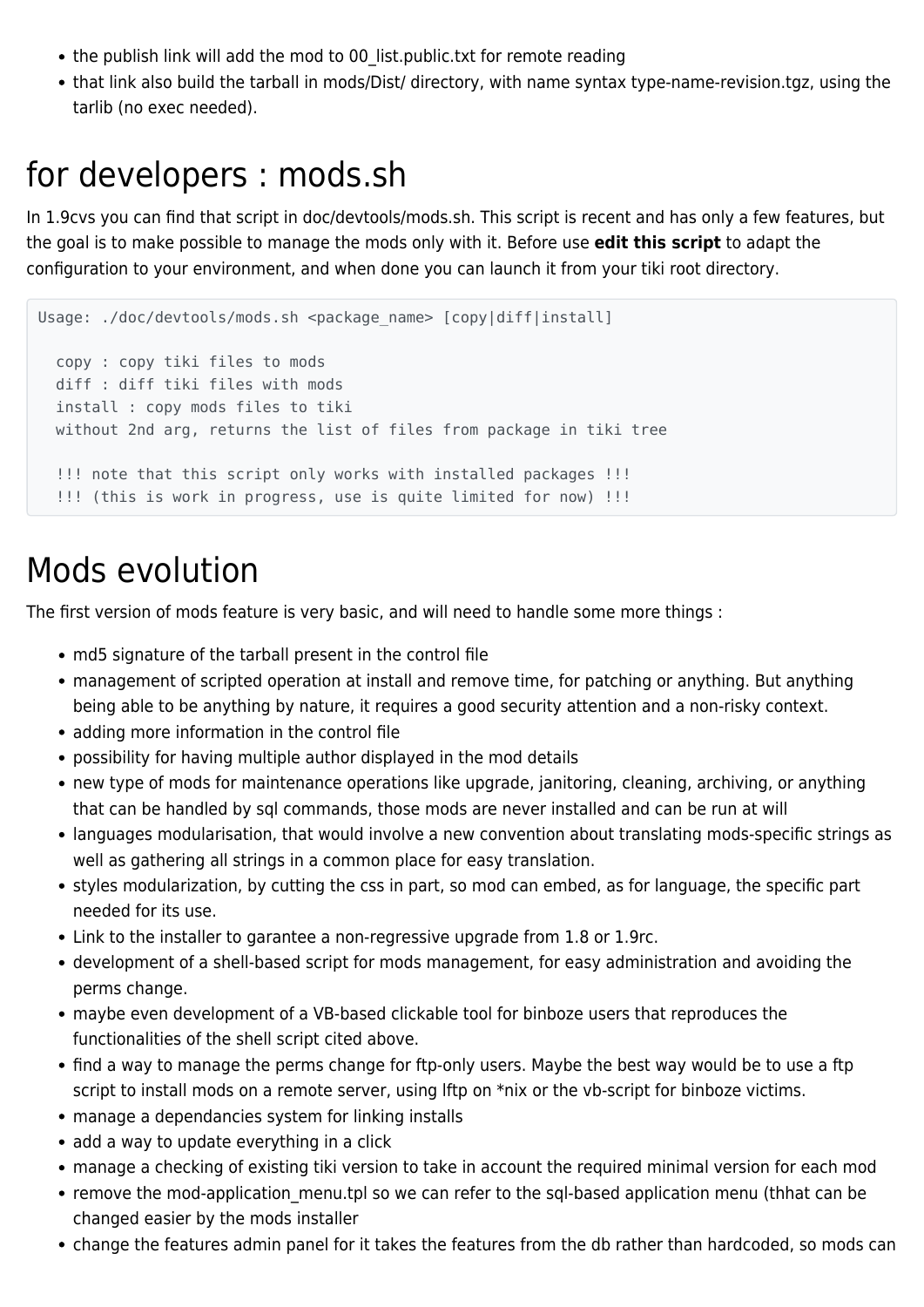interact and add items in features admin panel.

setup a new page for displaying the focus. The disply inside the list won't last long (as the list will grow).

Most of those evolutions should be ready before 1.9 final release.

# How to add your own mods

Let's work a simple mods, a wikiplugin

## Get mods

First get a CVS version of mods from HEAD. From now on, all paths will be relative to the directory mods.

## Create a wikiplugin

Create your plugin:

```
<?php
/*
 * $Header: /cvsroot/tikiwiki/_mods/wiki-plugins/dopplr/wiki-plugins/wikiplugin_dopplr.php,v
1.1 2007/12/20 23:37:10 franck Exp $
 *
  * Dopplr plugin. Add a Dopplr badge
  *
  * Syntax:
  *
  * {DOPPLR(badgeid=>id)}
  * some content
  * {DOPPLR}
  *
 */
function wikiplugin dopplr help() {
         return tra("Insert a dopplr.com badge on wiki page").":<br
/>{DOPPLR(badgeid=>ID)}".tra("text")."{DOPPLR}";
}
function wikiplugin dopplr($data, $params) {
        extract ($params, EXTR SKIP);
        $badgeid = (isset($badgeid) && ctype xdigit($badgeid)) ? "$badgeid" : "";
         $begin = '<div id="dopplr-blog-badge"><sscript
src="http://www.dopplr.com/blogbadge/script/'.$badgeid.'"></sscript></div>';
        \text{6}data = "";
        \text{Send} = " " return $begin . $data . $end;
}
?>
```
#### Place it in **wiki-plugins/dopplr/wiki-plugins/wikiplugin\_dopplr.php**

**Security**: ensure to test \$params and \$data so people cannot abuse these variables to compromise the site